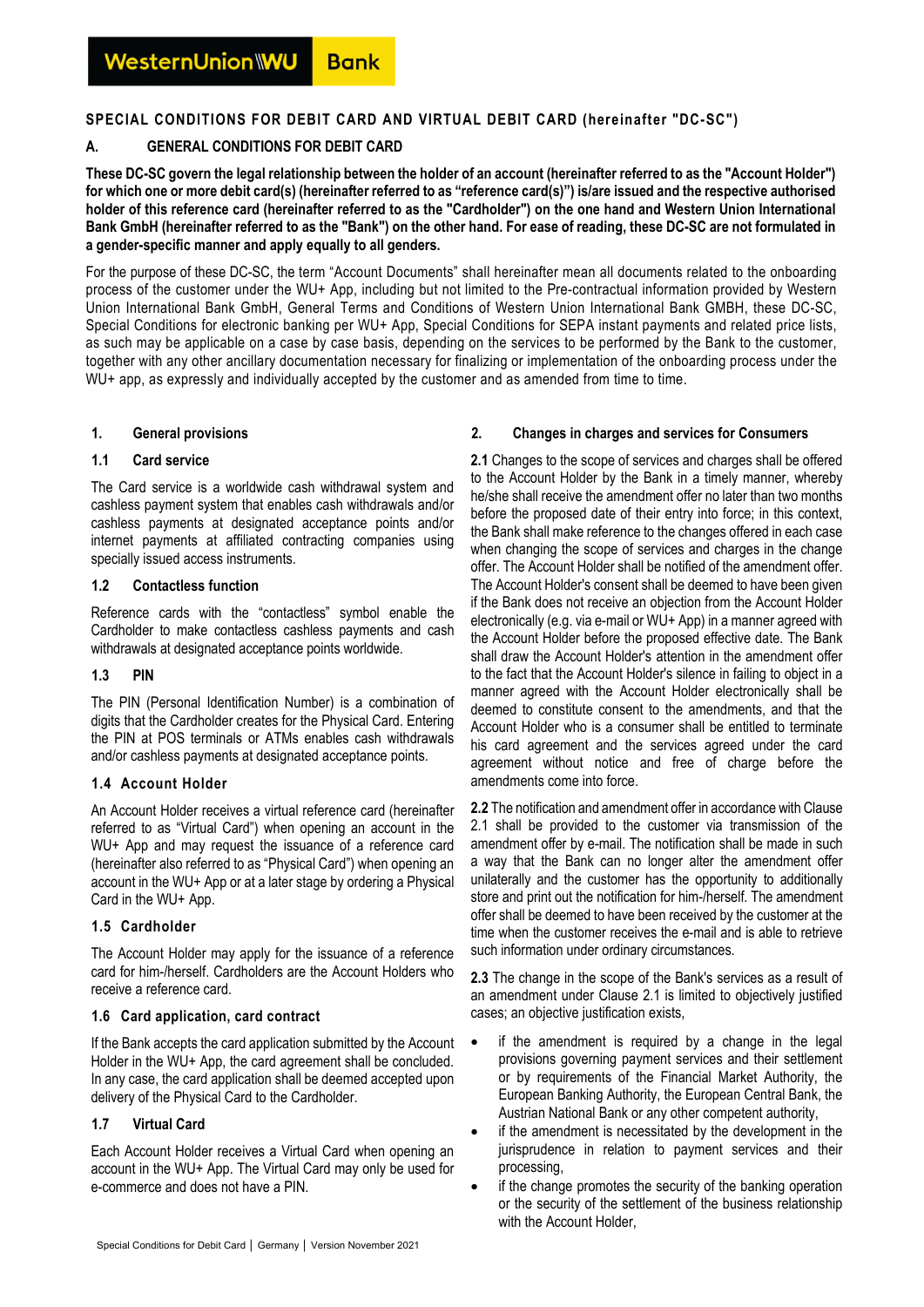- if the change is necessary to implement technical developments or to adapt to new programs for the use of terminal equipment,
- if the change is necessitated by a change in the statutory provisions for placing orders and making declarations via Internet Banking or the App,
- if the change is required by a change in the statutory provisions for those banking transactions which the customer can carry out via Internet Banking or the App.

**2.4** In the manner provided for in Clause 2.1, changes in the charges agreed with the Account Holder shall be offered (increased or decreased) in line with the development of the national Consumer Price Index 2015 ("CPI") published by Statistik Austria or the index replacing it, in each case rounded to whole cents. Such adjustment shall be made once a year with effect from 1 April of each year. The adjustment shall correspond to the change in the average of the index figures for the penultimate calendar year prior to the change offer compared with the average of the index figures for the last calendar year prior to the change offer. If the Bank refrains from increasing the charges in any year, this shall not affect the Bank's right to increase the charges in the future. If a fee increase is not implemented in one or more consecutive years, such fee increase(s) may be implemented with effect from the next fee increase implemented, in which case the adjustment shall be made to the extent corresponding to the change of the CPI index figure publishes for the average of the year preceding the fee increase to the CPI index figure which was the basis for the last fee increase implemented.

**2.5** Any changes to the scope of services or the charges going beyond Clause 2.3 and Clause 2.4 shall require the express consent of the Account Holder, which may be given in writing or electronically [e.g. via e-mail or WU+ App].

**2**.**6** This clause 2 does not apply to changes in exchange rates. The Bank is entitled to apply changes in exchange rates without prior notice to the Account Holder if the reference exchange rate (see Clause 3.10.2) changes.

## **3. Provisions on use**

## **3.1 Instruments of use**

The Cardholder shall receive from the Bank the reference card and shall create a PIN as instruments of use of the card service. The Account Holder may instruct the Bank to send the reference card to the address provided by the Account Holder for this purpose. The reference card remains the property of the Bank.

## **3.2 ATMs**

The Cardholder is entitled to withdraw cash up to the agreed limit at ATMs that are part of the VISA global network using the reference card and the PIN.

**Warning: For technical reasons, cash withdrawals at ATMs abroad may be temporarily unavailable. It is recommended to carry other means of payment with you, especially when travelling.** 

## **3.3 POS cash registers**

**3.3.1** The Cardholder is entitled to make cashless payments for goods and services of trading and service companies (hereinafter referred to as "contracting companies") up to the agreed limit at VISA accepted cash registers (hereinafter referred to as "POS cash registers") using the reference card and entering the PIN. In the case of the Physical Card, this is done either by inserting or holding out the card.

Abroad, a signature may be required instead of entering the PIN. ATMs may have the function of POS cash registers and POS cash terminals may have the function of cash dispensers.

By entering the PIN and pressing the "OK" button, the Cardholder irrevocably instructs the Bank to pay the invoice amount to the respective contracting company within the limit agreed with the Account Holder for this purpose. Once the "OK" key has been confirmed or the signature has been executed, the payment order can no longer be revoked. The Bank already accepts this instruction.

## **3.3.2 Small-value payments without entering the PIN:**

At POS terminals marked with the "contactless" symbol on the reference card, the Cardholder is entitled to make contactless and cashless payments for goods and services of contracting companies up to an amount of EUR 50 per individual transaction by simply holding the reference card up to the POS terminal without inserting the reference card, without providing a signature and/or entering the PIN.

In the case of small value payments up to an amount of EUR 50 per individual transaction, the Cardholder irrevocably instructs the Bank to pay the invoice amount to the respective contracting company by using (i.e. merely holding out) the reference card at the payment terminal of the contracting company. After holding out the reference card to the POS terminal, the payment order can no longer be revoked. The Bank already accepts this instruction.

For security reasons, the total amount that can be paid with successive small value payments without entering the PIN is limited to EUR 150 or 5 small-value payments. After reaching either limit, the Cardholder must make a payment or cash withdrawal with PIN in order to unlock further small-value payments until the amount of EUR 150 or 5 small-value payments is reached again.

## **3.3.3 Payment of transport usage fees and parking fees without entering the PIN:**

The Cardholder is entitled to make contactless and cashless payments of traffic fees or parking fees with the reference card without inserting the reference card, without providing a signature and/or entering the PIN, by merely holding out the reference card to unattended POS terminals. When paying traffic fees or parking fees at unattended POS terminals, the Cardholder irrevocably instructs the Bank to pay the invoice amount to the respective contracting company by merely holding out the reference card to the POS terminal of the contracting company. Once the reference card has been held up to the unattended POS terminal, the payment order can no longer be revoked. The Bank already accepts this instruction.

## **3.4 Fees of the Bank and third parties**

The above points regulate the possibilities of use. Whether and, if applicable, which fees the Cardholder must pay to the Bank for the use of the usage options is agreed in the price list for the relevant account model included under the Account Documents. The fees which the Cardholder must pay to third parties for cash withdrawals at their ATMs in accordance with the warning notice in section 3.2 are agreed between the Cardholder and the third party in the context of a cash withdrawal.

## **3.5 Objections in relation to the underlying transaction**

Differences of opinion, objections, legal disputes and mutual claims arising from the legal relationship (underlying transaction) between the Cardholder and his/her contractual partner regarding deliveries and services which the Cardholder has paid cashless using the reference card must be clarified directly with the contractual partner.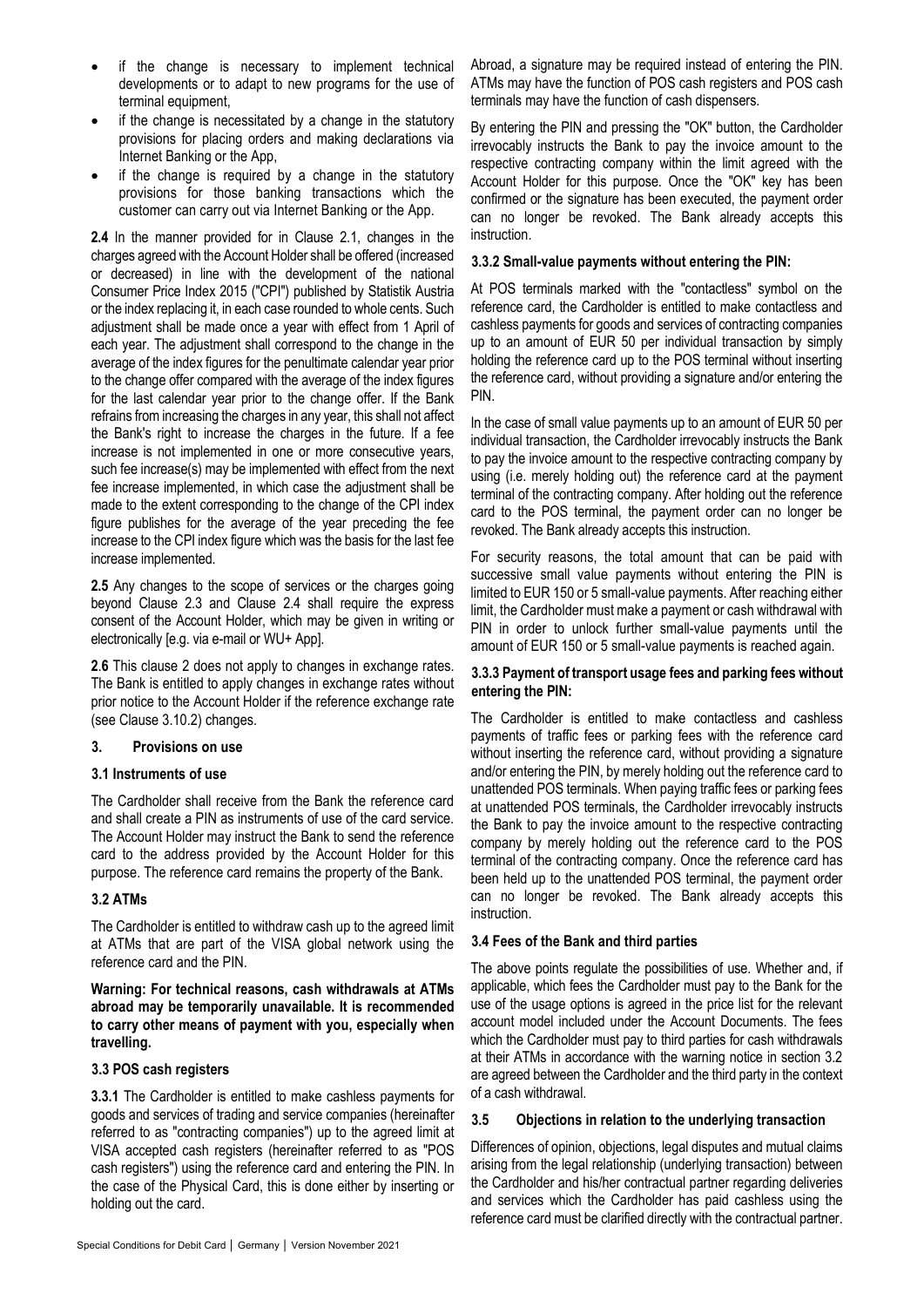This applies in particular to the amount of the invoice. The Bank shall not assume any liability for the contracting party's processing of the underlying transaction in conformity with the contract.

## **3.6 Limit agreement**

The customer and the Bank shall agree on the limit per time unit (e.g. daily or weekly) up to which cash can be withdrawn from ATMs and/or POS terminals using the reference card and up to which cashless payments can be made at POS terminals and/or ATMs and/or on the Internet using the reference card.

The agreed limit constitutes an aggregate limit for all the abovementioned uses in total.

## **3.7 Account coverage**

Within the agreed limits, the Cardholder may withdraw cash from ATMs and make cashless payments at POS terminals and on the Internet only to the extent that the account for which the withdrawal card was issued has the required cover.

## **3.8 Settlement**

Transactions using the reference card are debited from the account and announced in the form agreed with the Account Holder for the receipt of statements.

## **3.9 Conversion of foreign currencies**

**3.9.1** When settling cash withdrawals, cashless payments at POS terminals or payments on the Internet, any order in foreign currency shall be converted as follows:

- for national currency units fixed to the euro at the respective fixed rate;
- for currencies of countries that are not members of the European Monetary Union and in all other cases at the Western Union International Bank GmbH rate shown in 3.10.2. Foreign Currency Exchange Rate.

**3.9.2** The foreign exchange rate of Western Union International Bank GmbH shall be determined on the basis of the foreign exchange selling rates of VISA made publicly available on the website [https://www.visa.ie/support/consumer/travel](https://www.visa.ie/support/consumer/travel-support/exchange-rate-calculator.html)[support/exchange-rate-calculator.html.](https://www.visa.ie/support/consumer/travel-support/exchange-rate-calculator.html)

**3.9.3** The current exchange rates of Western Union International Bank GmbH can be obtained from the Bank or from https://www.visa.ie/support/consumer/travel-support/exchangerate-calculator.html. The exchange rate day for the conversion is the day before the authorisation of the payment, unless the exchange rate day determined in this way is a Saturday, Sunday or recognised public holiday in Austria, in which case the exchange rate on the last day before the authorisation which was neither a Saturday, Sunday nor a recognised public holiday in Austria shall apply. The rate and the rate day shall be notified to the Account Holder in the form agreed with him/her for the receipt of declarations (e.g. WU+ App, account statement).

**3.9.4** For each reference card, immediately after receiving a payment order for a cash withdrawal from an ATM or for a payment at the POS denominated in a currency of the European Union that is different from the currency of the account, the Bank shall send the Cardholder an electronic message containing the information referred to in Article 4 (1) EU Credit Transfer Regulation (EC) No 2021/1230. Notwithstanding the previous sentence, such notification shall be sent once in each month in which the Bank receives a payment order in the same foreign currency.

Special Conditions for Debit Card │ Germany │ Version November 2021 The agreed electronic communication channels for the above notifications are a push notification via the WU+ App, a push notification via SMS to the last mobile phone number provided to the Bank by the Cardholder, an e-mail to the last e-mail address provided by the Cardholder and a notification to the e-Postbox. The Cardholder may waive the sending of these free electronic notifications at any time.

**3.9.5** For national currencies of Member States of the European Union other than the euro, a presentation of the total currency conversion charges within the meaning of Article 2(9) of EU Credit Transfer Regulation (EC) No 2021/1230 as a percentage mark-up on the latest available euro reference exchange rates of the European Central Bank can be found at any time at https://www.visa.ie/support/consumer/travel-support/exchangerate-calculator.html.

# **3.10 Block**

**3.10.1** The blocking of a reference card may be requested by the Account Holder or the relevant Cardholder as follows:

- at any time by calling the card-blocking hotline set up for this purpose at +496990235063;
- at any time in the WU+ App.

A blocking order becomes effective immediately upon receipt of the blocking order.

**3.10.2** The Account Holder is entitled to request the unblocking of reference cards or individual reference cards for his/her account. After the blocking has been carried out, a new reference card will only be issued on the basis of an order from the Account Holder.

**3.10.3** The Bank shall be entitled to block the reference card without the involvement of the Account Holder if

- objective reasons relating to the security of the reference card or the systems that can be accessed with it justify this;
- there is suspicion of unauthorised or fraudulent use of the reference card; or
- the cardholder has not fulfilled his/her payment obligations in connection with a credit line (technical overdraft) associated with the reference card(s), and
	- either the fulfilment of these payment obligations is at risk due to a deterioration or endangerment of the financial circumstances of the Cardholder or of a co-obligor, or
	- $\checkmark$  the Cardholder has become insolvent or is in imminent danger of becoming insolvent.

The Bank shall inform the Cardholder of such blocking and the reasons for it in the form of communication agreed with the Cardholder if possible before, but at the latest immediately after the blocking. The obligation to inform shall not apply if the disclosure of the blocking or the reasons for the blocking would violate a court order or an order of an administrative authority or would be contrary to national or European legal standards or objective security considerations.

## **3.11 Availability of the system**

**Warning: Particularly abroad, there may be technical problems with the acceptance of the reference cards that are beyond the Bank's control. Manipulation by third parties may also impair the functionality of the acceptance points or reference cards. In such cases, too, the PIN must not be passed on to third parties. It is recommended to carry other means of payment, especially when travelling.**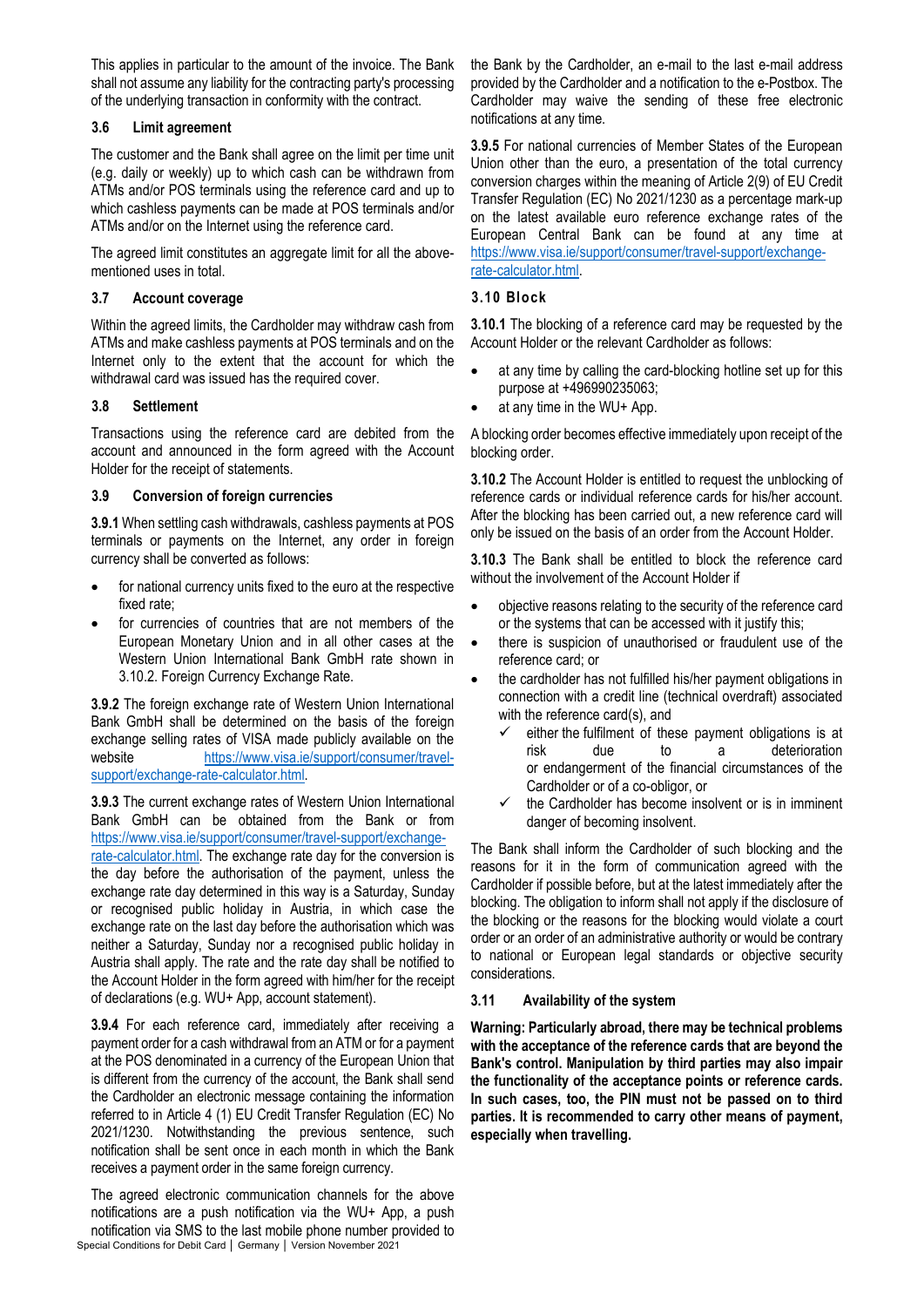# **4. Period of validity of the reference card, card contract 5. Duties of the Cardholder duration and termination**

## **4.1 Period of validity of the reference card**

After conclusion of the card contract, the Cardholder receives a reference card valid until the end of the year or the month that is noted on it. The reference card must be destroyed by the end of the year or month that is noted on it.

## **4.2 Replacement of the reference card**

If the card contract is valid and in force, the Cardholder shall receive a new reference card in good time before the expiry of the validity period of his/her reference card or if the Cardholder reports that the reference card was stolen or broken.

Furthermore, the Bank shall be entitled to provide the Cardholder with a new reference card for objectively justified reasons, e.g. production errors or technical malfunctions in connection with the use of the reference card, provided that the card contract is valid and in force.

# **4.3 Destruction of the reference card**

After receiving a new reference card or after termination of the card contract, the reference card can no longer be used. The Cardholder is obliged to ensure the secure destruction of the old reference card. A reference card must be destroyed at the latest after expiry of the validity period.

## **4.4 Duration of the card contract and termination**

The card contract is concluded for an indefinite period. In any case, it shall end upon termination of the Account Holder's account relationship. The Account Holder may terminate the card contract at any time.

The Bank may terminate the card contract subject to a notice period of 2 months. If there is good cause, the card contract may be terminated with immediate effect by the Account Holder as well as by the Bank.

Good cause entitling the Bank to terminate the card contract may in particular be given if

- a deterioration or endangerment of the financial circumstances of the customer or a co-obligor occurs and the fulfilment of liabilities towards the Bank is jeopardized thereby,
- the customer has made materially incorrect statements about relevant parts of his/her financial circumstances (assets and liabilities) or other material circumstances and the Bank would not have concluded the card contract if it had known the true financial circumstances or circumstances, or
- the customer has not fulfilled or is unable to fulfil the obligation to provide or increase collateral and as a result there is a considerable increased risk that the payer will not be able to meet its payment obligations. Such a considerable increased risk exists in particular in the case of imminent or already occurred insolvency.
- Ongoing periodic charges for the use of the reference card shall be charged until the end of the month in which the termination becomes effective. This shall not apply to fees for the issuance and delivery of the reference card incurred once on the occasion of the issuance of the reference card.

Existing obligations of the Account Holder and Cardholder shall not be affected by the termination or early cancellation and shall be fulfilled.

## **5.1 Safekeeping of the reference card and secrecy of the PIN**

The Cardholder is obliged in his/her own interest to keep the reference card in safe custody. Passing on the reference card to third parties is not permitted. The PIN must be kept secret and it must not be written down on the reference card. The PIN must not be disclosed to anyone, in particular not to family members, employees of the Bank, other account holders or other cardholders. When using the PIN, care must be taken to ensure that it is not spied out by third parties.

There may be technical problems with the acceptance of the reference cards that are beyond the control of the Bank. Manipulation by third parties may also impair the functionality of the acceptance points or the reference cards. In such cases, the PIN may also not be passed on to third parties.

## **5.2 Block Message**

In the event of loss, theft, misuse or other unauthorised use of the reference card, the Account Holder must immediately contact the Bank as soon as he/she becomes aware of the loss, theft, misuse or other unauthorised use of the reference card via the customer support or in the WU+ App.

## **5.3 Notification of material changes**

**5.3.1** The Cardholder is obliged to notify the Bank immediately of any changes of his/her name, company name or address. If the Cardholder fails to notify the Bank of any change of address, written statements shall be deemed to have been received by the Bank if they were sent to the last address notified to the Bank by the Cardholder.

**5.3.2** Any loss or restriction of the Cardholder's legal capacity shall be reported to the Bank without undue delay. If the customer is a company or a legal entity, the Bank shall also be notified immediately of its dissolution.

# **5.4 Liability of the Account Holder**

All dispositions of the Cardholder using the reference card shall be made for the account of the Account Holder.

# **6. Amendment of the DC-SC**

**6.1** Amendments to these DC-SC shall be offered by the Bank to the Account Holder not later than two months before their proposed date of entry into force; the provisions affected by the amendment offer and the proposed amendments to these DC-SC shall be presented in a comparison attached to the amendment offer (hereinafter referred to as "Comparison"). The Account Holder shall be notified of the amendment offer. The Account Holder shall be deemed to have consented to the amendments if the Bank does not receive an objection from the Account Holder electronically [e.g. via e-mail or WU+ App] before the proposed date of entry into force. The Bank shall draw the Account Holder's attention in the amendment offer to the fact that the Account Holder's silence by failing to object electronically [e.g. via e-mail or WU+ App] shall be deemed consent to the amendments, and that the Account Holder who is a consumer shall have the right to terminate the card agreement without notice and free of charge before the amendments enter into force. In addition, the Bank shall publish the Comparison as well as the complete version of the new DC-SC on its website and shall send the Account Holder by e-mail the complete version of the new DC-SC upon the Account Holder's request; the Bank shall also refer to this in the amendment offer.

**6.2** The notification and amendment offer in accordance with Clause 6.1 shall be provided to the customer via transmission of the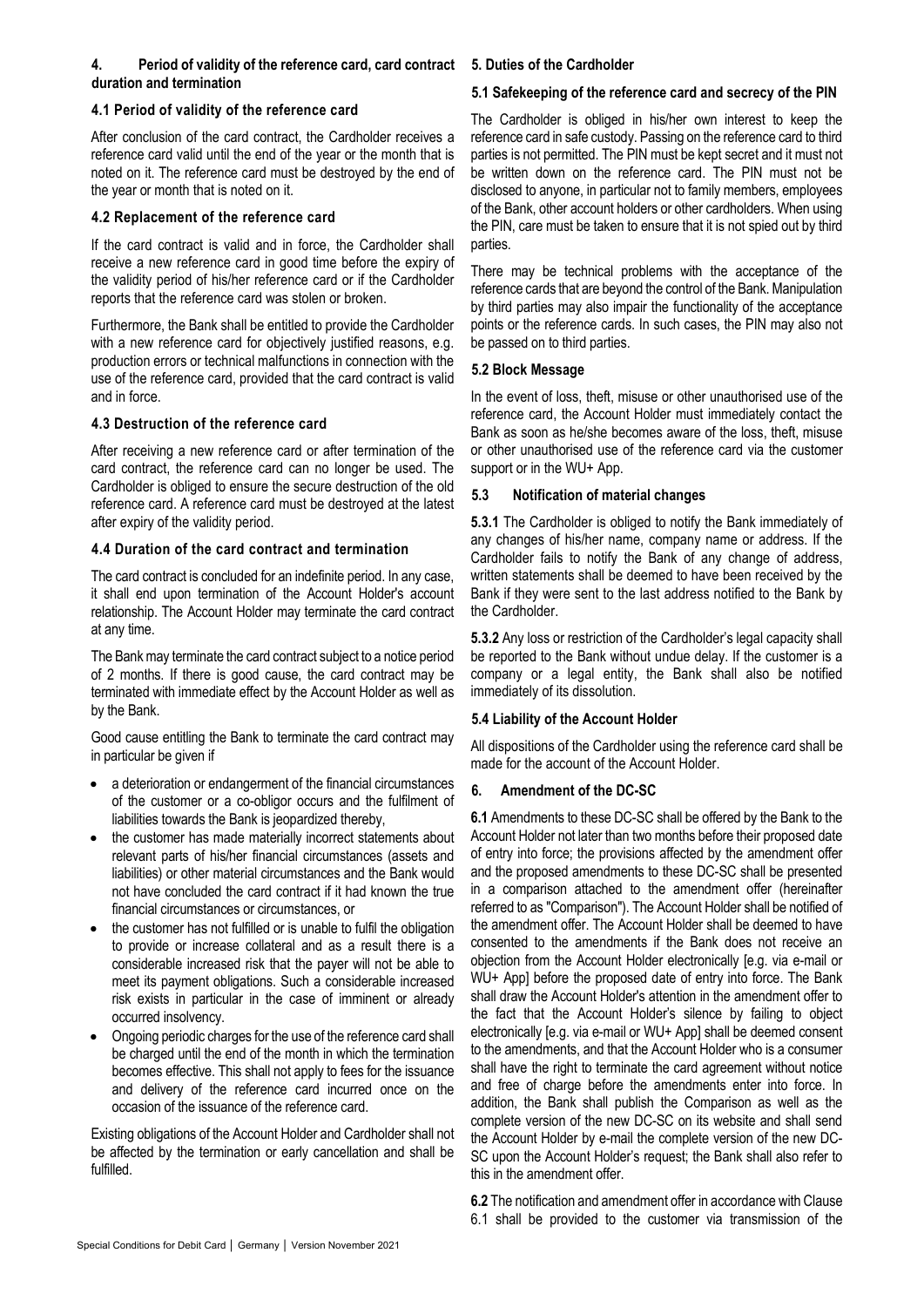amendment offer together with the Comparison by e-mail. The notification shall be made in such a way that the Bank can no longer alter the amendment offer unilaterally and the customer has the opportunity to additionally store and print out the notification for him-/herself. The amendment offer shall be deemed to have been received by the customer at the time when the customer receives the e-mail and is able to retrieve such information under ordinary circumstances.

**6.3** The amendment (adjustment, reduction or increase, introduction and discontinuation) of fees and services of both the Bank and the Account Holder pursuant to this Clause 6 is excluded; only Clause 2 of these DC-SC shall apply to such amendments.

# **7. Governing law**

All legal relationships between the Account Holder and the Bank shall be governed by Austrian law.